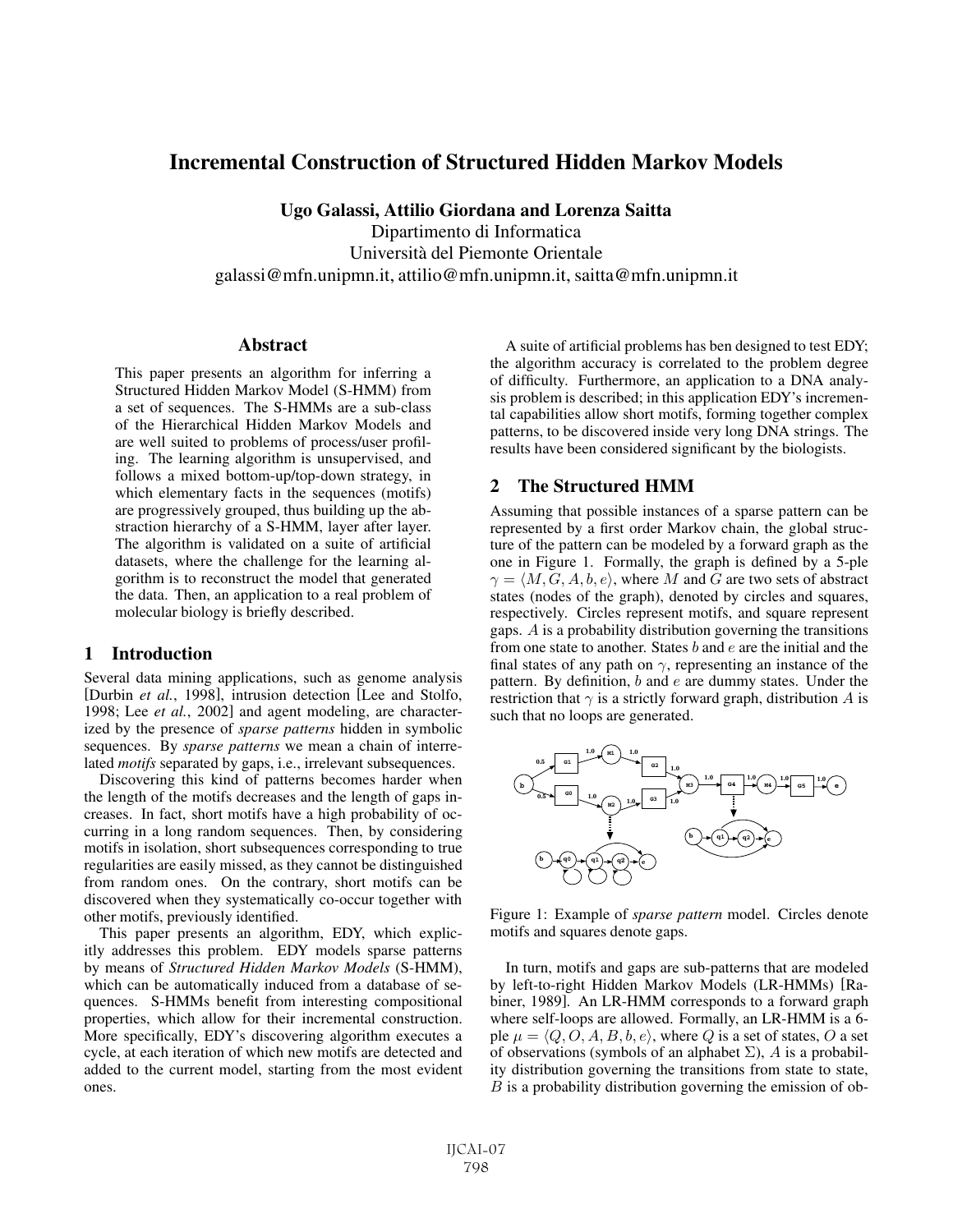servation  $o_j \in O$  in state  $q_i \in Q$ , and b, e are the initial and final states, respectively. We assume that  $b$  and  $e$  do not have observable emissions.

The model  $\gamma$ , together with the motif and gap models associated to its states, defines a Structured HMM  $(S-HMM)^1$  An S-HMM is a particular case of a Hierarchical Hidden Markov Model (HHMM) (see [Fine *et al.*, 1998], for details), with only two levels in the hierarchy. An HHMM is a multilevel extension of the basic HMM [Rabiner, 1989], in which emissions at higher levels are sequences computed by sub-models at a lower level in the hierarchy.

Under the given restrictions, two important properties (not proven here) hold for S-HMMs, whereas they do not hold for unrestricted HHMMs.

Property 1: Any S-HMM can be compiled into a single level Left-to-Right HMM without loosing the structure enforced by the hierarchy.

In other words, flattening an S-HMM into a single level LR-HMM, denoted by *LR-HMM'*, can be simply done by replacing the abstract states defined in  $\gamma$  with the models LR-HMMs of motifs and gaps.

Property 2: The complexity of the Forward-Backward and Viterbi algorithms for LR-HMMs is  $O(k, |S|, n)$ , where  $n$  is the length of the observed sequence,  $k$  is the average branching factor, and  $|S|$  is the number of states of the corresponding *LR-HMM'*.

As the EM algorithm is based on the Forward-Backward algorithm, every EM cycle has the same complexity. This property is very important for dealing with long sequences and complex S-HMMs.

The presence of long gaps between motifs is a problem that needs to be explicitly addressed. A simple way of modeling a short gap is to use a state with a self-loop in between two motifs. However, this simple approach does not work when gaps are long. In fact, a long gap may hide a complex process that needs to be completed before entering the phase generating the next motif. Then, the gap lengths may follow a distribution different from the exponential one, which is the unique distribution associated to a self-loop. An example of a more plausible distribution is reported in Figure 2-(a), which is correctly modeled by the LR-HMM in Figure 2-(b). It is easy to verify that, given a sufficient number of states, this HMM architecture can model any distribution.

## 3 EDY's Discovery Strategy

The EDY algorithm exploits co-occurence of regularities in bounded regions of a sequence in order to detect short motifs. The S-HMM  $\lambda$  of a sparse pattern is constructed incrementally, starting from a learning set  $\mathcal{LS}$  of sequences, going through a learning cycle in which a model is progressively extended and refined, by repeatedly incorporating new motifs



Figure 2: Hidden Markov Model for gaps. (a) Example of a probability distribution over the lengths of a gap, determined by some physical process; (b) Left-to-right unfolded model that correctly generates distribution (a).

and gaps. The cycle may initiate with a *empty model* or with a model supplied by an expert of the domain, and terminates when there is no more evidence of new motifs to incorporate. When the cycle initiates with an empty model, a first step is made in order to construct a seed; in this case, the whole length of the sequences of the learning set  $\mathcal{LS}$  is considered, searching for self-evident motifs, or for pairs of motifs, which are easier to distinguish from random noise. Afterwards, the incremental cycle begins. Suppose that EDY has built a current model  $\lambda$ . Abstract states in the upper level  $\gamma$  of  $\lambda$  are associated to motifs and gaps that have been found in corresponding subsequences of the sequences in  $\mathcal{LS}$ . In general, motifs and gaps are interleaved. In order to extend  $\lambda$ , EDY analyzes any gap searching for new motifs. Good candidates are:

- 1. motifs that show a high frequency of occurrence;
- 2. motifs that occur at approximately constant distance from one of the gap boundaries;
- 3. pairs of motifs whose inter-distance follows a peaked distribution.

After candidate motifs are generated (with any of the strategies), the problem arises of evaluating their likelihood, distinguishing true motifs from apparent motifs due to randomness.

Let  $s$  be the subsequence where candidate motifs have been found. The likelihood that a candidate motif  $m$  is not random is usually evaluated [Durbin *et al.*, 1998; Gussfield, 1997] by comparing the probability  $P(m|s)$  of finding m in s to the probability  $P(m|r)$  of finding m in a random sequence  $r$  of the same length as  $s$ . It is immediate to verify that the probability  $P(m|r')$ , being r' a contiguous subsequence of r, is always smaller than the probability  $P(m|r)$  of finding m in the entire  $r$ . Therefore, the likelihood of  $m$  not being random

<sup>&</sup>lt;sup>1</sup>In the following symbol  $\lambda$  will be used to denote a S-HMM, whereas symbols  $\gamma$  will denote the upper level graph of the model, and  $\mu$  will denote motif and gap models.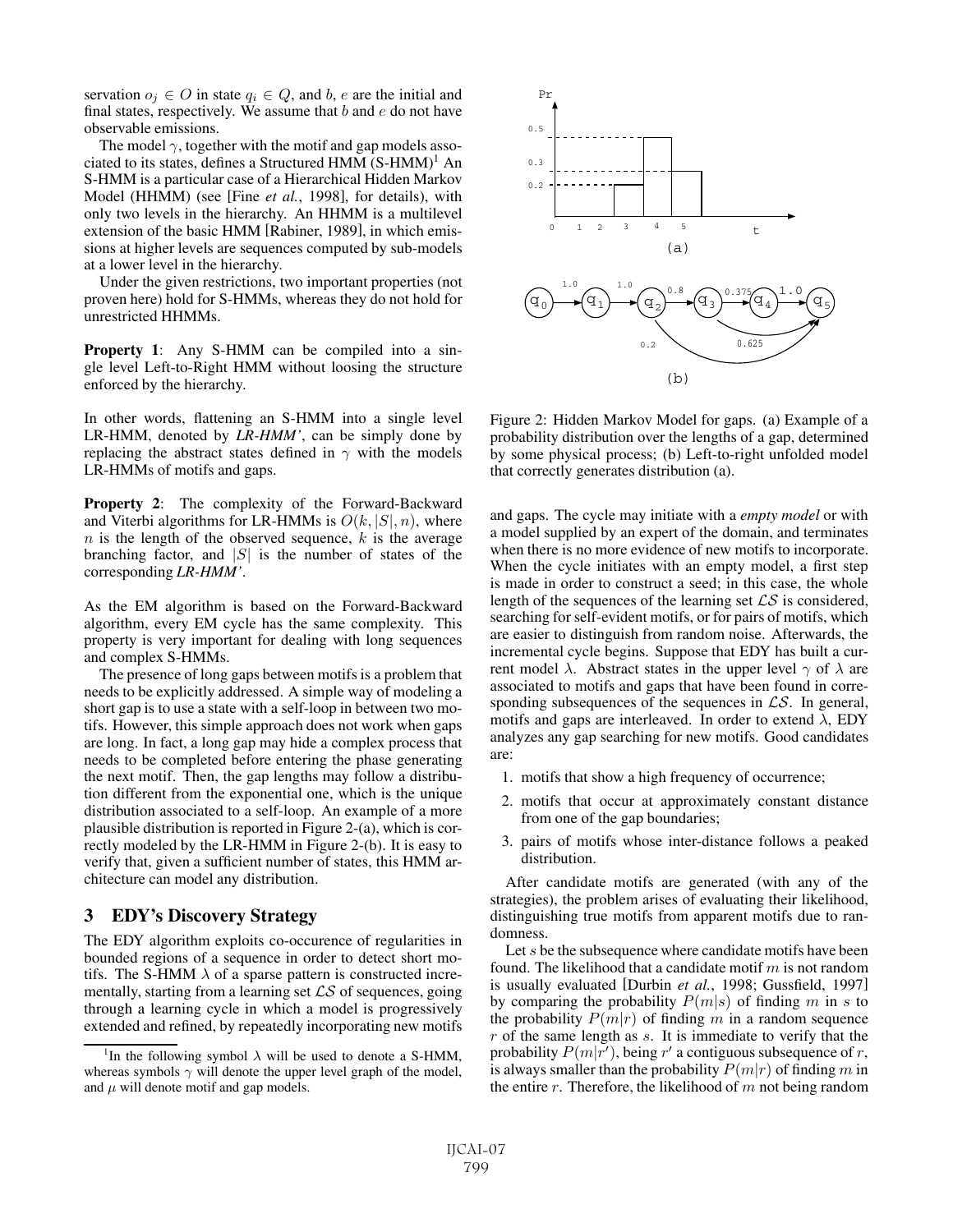increases when the length of the region where it may occur is reduced.

However, computing  $P(m|s)$  and  $P(m|r)$  is not simple when the motif m is an instance of a model  $\mu$ . In fact, m is just one possibility among all those governed by the emission probability distribution of  $\mu$ .

On the other hand, the *forward-backward* algorithm [Rabiner, 1989] can compute the probability  $P(s|\lambda)$  that a sequence s (or r) is generated by  $\lambda$ . In the following we will show how this algorithm can be used to estimate the reliability of accepting a motif  $m$  as not random.

Using Bayes theorem, we get:  $P(s|\lambda)P(\lambda) =$  $P(\lambda|s)P(s)$ . Given the set S of the subsequences of sequences in  $\mathcal{LS}$  and another set R of random sequences, whose lengths follow the same distribution as those in  $S$ , the following relation:

$$
\rho(\lambda, S) = \frac{E[P(s|\lambda)]}{E[P(r|\lambda)]} = \frac{E[P(\lambda|s)P(s)]}{E[P(\lambda|r)P(r)]}, \quad s \in S, r \in R.
$$
\n(1)

can be considered as an estimate of the reliability of accepting the hypothesis that model  $\lambda$  generates a motif rather than a random string in the sequences of S. Notice that  $\lambda$ represents the model for the whole subsequence s, in which a motif instance m, modeled by  $\mu$ , has been hypothesized. The model  $\lambda$  will be a sequence of a gap model, a motif (i.e.,  $\mu$ ) and another gap model (in the case of a pair of candidate motifs  $\lambda$ 's structure is changed accordingly).

In order to understand the meaning of  $\rho(\lambda, S)$ , we have to remember that the subsequence  $m$  (or variations thereof) must be found in most sequences of  $S$  to become a candidate motif. Then, the probability value computed by the *forwardbackward* algorithm may differ from one sequence s from another. Then, the mean value E[.] appearing in the formula refers to the average w.r.t. to sequences in S.

The value  $\rho(\lambda, S)$  must be significantly greater than 1, if the candidate motif is not random. A Student's test (with  $p >$ 0.99) is made in order to compare  $E[P(s|\lambda)]$  and  $E[P(r|\lambda)]$ . The  $\rho(\lambda, \mathcal{LS})$  value can also be used to compare competing motif models.

# 4 Learning Algorithm

Before describing in details the learning algorithm, we need to describe *sequence tagging* and *sequence abstraction*, which are the basic procedures of the learning strategy.

*Sequence tagging.* Let  $\lambda_t$  denote the current version of the S-HMM, constructed by EDY after  $t$  iterations from a learning set  $\mathcal{LS}$ . Sequence tagging is accomplished by using the Viterbi algorithm to find, in each sequence  $s \in \mathcal{LS}$ , the most likely instances of  $\lambda_t$ . From these instances it is easy to determine the regions where most likely the motifs and gaps described by  $\lambda_t$  occur. Such regions are tagged with the *id* of the corresponding motif and gap models. In the following  $LS(\lambda_t)$  will denote the set of learning sequences tagged using  $\lambda_t$ .

*Sequence abstraction*. After sequence tagging has been done, an abstract description  $s'(\lambda_t)$  can be generated, for each sequence  $s \in \mathcal{LS}$ , by replacing the tagged regions with the

corresponding motif or tag *id*. In the following,  $\mathcal{LS}'(\lambda_t)$  will denote the set of all sequences abstracted using  $\lambda_t$ .

The learning algorithm iteratively performs a cycle in which two operators can be applied: the *Extend* and the *Refine* operators. Let HALT denotes the variable that controls the overall cycle execution. The abstract scheme of the learning algorithm is the following one:

```
EDY(\lambda)STABLE = False, HALT = False
while \neg HALT do
   while \neg STABLE do
         \lambda_{new} = \text{Refine}(\lambda)<br>
if \mathcal{LS}(\lambda_{new}) \simeq \mathcal{LS}(\lambda)<br>
then STABLE = Trueendif
        \lambda = \lambda_{new}endwhile
   Apply Extend(λ)
   ifExtend(\lambda) fails
       then HALT = True
       else\lambda_{\,new} = \mathit{Extend}(\lambda)\lambda = \lambda_{neq}then STABLE = Falseendif
endwhile
```
In the next subsection the functioning of the algorithm will be briefly illustrated.

#### 4.1 Model Extension

Given the current model  $\lambda = \lambda_t$ , the algorithm applies the *Refine* operator until (approximately) no difference exists, in the tagged sequences in  $LS(\lambda_t)$ , between two consecutive cycles. When this happens, EDY tries to extend the current model, by adding some motif discovered inside a gap. However, a candidate motif is not substituted to the gap, but both are kept in parallel, waiting for the *Refine* operator to decide. Notice that at most one candidate motif is added in an extension step, with the only exception in the first cycle, where a more complex initial model, containing two motifs, may be constructed.

In the following we will briefly overview the heuristic procedure used for generating hypotheses for motifs in gaps, and for building an S-HMM, to be validated according to the formula (1). In order to find motifs, EDY searches for regularities exploiting techniques developed in Molecular Biology [Durbin *et al.*, 1998]. Two basic notions are used: *edit distance* and *alignment* among strings. Informally, the edit distance is measured as the number of corrections necessary to make two strings identical. The alignment of two strings  $s_1$ ,  $s_2$  is a pair of strings  $s'_1$ ,  $s'_2$  obtained by  $s_1$ ,  $s_2$  by inserting a proper number of spaces such that identical symbols are put into correspondence to a maximum extent. An alignment is said *local* when it is restricted to a subsequence of  $s_1$ ,  $s_2$ , and it is said *multiple* when it involves more than two strings.

Therefore, motifs are discovered and modeled according to the following steps:

- 1. For every pair of sequences  $(s_1, s_2)$  in  $\mathcal{LS}$ , or pairs of subsequences where a gap has been found, EDY finds all local, statistically significant *alignments* between them, and collects the aligned subsequences into a set A. Subsequences in A are the candidate motif instances.
- 2. Subsequences in A are then grouped, forming three kinds of clusters: (a) clusters of highly frequent (dis-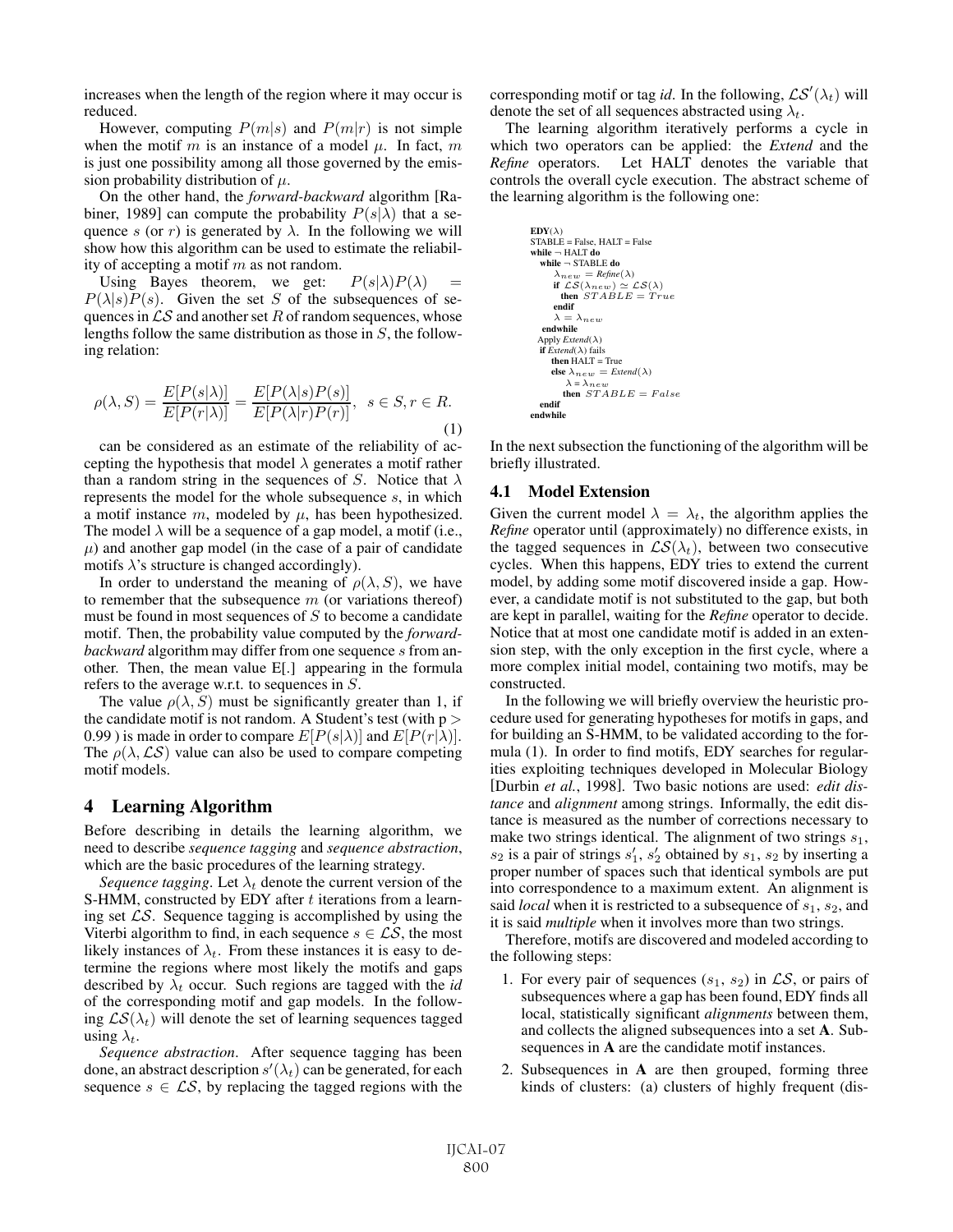regarding the position) subsequences, bearing a strong similarity among them; (b) clusters of similar subsequences that occur at an almost constant distance from one of the boundaries of the sequence; (c) pairs of clusters of similar subsequences that frequently occur at a regular distance from one another. Levenstein's distance [Levenstein, 1966] is used between sequences.

- 3. Every cluster  $C_i$  from the previous step is used to construct a corresponding LR-HMM  $\mu_i$ , using the algorithm described in [Durbin *et al.*, 1998]. The algorithm first constructs a multiple alignment among all subsequences in  $C_i$ , and then it builds a model  $\mu_i$  from the aligned subsequences.
- 4. Gap models are then constructed, on the basis of their length distribution.
- 5. From every motif model  $\mu_i$  and the models of the adjacent gaps a partial S-HMM  $\lambda_i$  is constructed and evaluated, as explained in Section 3. Among all the discovered motif models, the one which obtains the best evaluation is selected for actually extending the model.

#### 4.2 Model Refinement

As the mechanism exploited by the model extension procedure is rather primitive, at every step only a single motif model is added to the S-HMM. Then, the model refinement procedure reconstructs motif and gap models , until convergence on stable models is achieved.



Figure 3: Example of cluster hierarchy. Leaves corresponds to the states of the level  $\gamma$ , whereas second level nodes correspond to models  $\mu$  of motifs and gaps

The starting point is the tagged dataset  $\mathcal{LS}(\lambda_t)$  constructed before calling the refinement operator. All sequence segments corresponding to motif and gap instances, which have been detected by the Viterbi algorithm, are collected into a two level hierarchical clustering. The left part of Figure 3 provides an example of the clusters for the S-HMM in Figure 1. The clusters associated to the leaves correspond to states at the level  $\gamma$  of the model. Each leaf contains all the subsequences which have been emitted by the model  $\mu$  (motif or gap) when the S-HMM was in the corresponding state. However, emissions in different states can be generated by the same motif/gap model. Then, the clusters at the second level group together the leaves whose elements are generated by the same model  $\mu$ , but in different states. The root node of the tree is a dummy node, representing the whole set of segments. During the refinement process, second level clusters can be split or merged (see right part of Figure 3), thus increasing or decreasing the set of existing motif/gap models. Given a distance measure between instances (the edit distance in the specific case), two clusters of motif/gap instances are merged if the distance between their centers is not greater than their average intra-cluster distance. Alternatively, a cluster, whose children have an intra-cluster distance much smaller than the inter-cluster distance, may be split.

The specific operators, which are applied in a refinement step, are briefly described in the following.

*Boundary refinement* - This operator is meant to correct possible segmentation errors performed during the initial learning phase. Before trying to refine a motif model, the algorithm for searching local alignments is run on the new set of instances, but allowing the alignments to possibly extend into the adjoining gap regions for one or two positions. Instances of the motif can thus be extended (or reduced) if the original segmentation is found inaccurate. However, this operator is only applied a few times when a new motif is constructed, because, in the long term, it can cause instability.

*Model diversification* - If  $\mu$  is a model associated to two different states  $M_j$ ,  $M_k$  of level  $\gamma$ , and the two associated instance clusters  $C_j$  and  $C_k$  significantly differ, then  $\mu$  is split into  $\mu_j$  and  $\mu_k$ , which are trained on  $C_j$  and  $C_k$ , respectively.

*Model unification* - When two models  $\mu_i$  and  $\mu_k$  have children that cannot be distinguished among themselves according to the distance criterion, the models can be merge into a single one,  $\mu$ , whose parameters can be estimated from the cluster obtained as union of  $\mu_i$  and  $\mu_k$ 's children. The procedure for merging gap models is analogous, but based on a different criterion. More precisely, considering two clusters  $C_i$ and  $C_k$  of gap instances, the histograms  $h_i$  and  $h_k$  of the corresponding gap lengths are constructed. Histograms are compared among each other, and "similar" ones are merged. This operator is only activated optionally, as it may slow down convergence to a stable hierarchy.

*Parameter refinement* - As the instances of a model may be currently different from those used to initially learn it, the model's parameters are re-estimated from the new set of instances.

*Gap model refinement* - This operator is similar to the preceding one, except that the parameters to be estimated are those appearing in the distribution of the gap lengths.

*Hierarchy Revision*. The algorithm for the construction/reconstruction of the level  $\gamma$  of the S-HMM is very similar to the one that constructs the motif models. The difference is that it works on the abstracted sequences belonging to  $\mathcal{LS}'$ .

As the above algorithm is computationally inexpensive, it is repeated at every refinement step, in order to propagate to the upper level changes in the structure at the lower level.

## 5 Validation on Artificial Data

The algorithm has been validated using artificial sequence sets, where known patterns have been hidden. The challenge for the algorithm was to reconstruct the original model from the data. Two groups of target S-HMMs have been constructed and used to generate a large number of sequence datasets. The S-HMMs in the first group contain three motifs separated by two gaps, plus an initial and a final random gap. The S-HMMs in the second group have a similar, but more complex, structure. They encode a sequence of six motifs separated by 5 gaps.

Using a semi-automated procedure, 768 models (384 for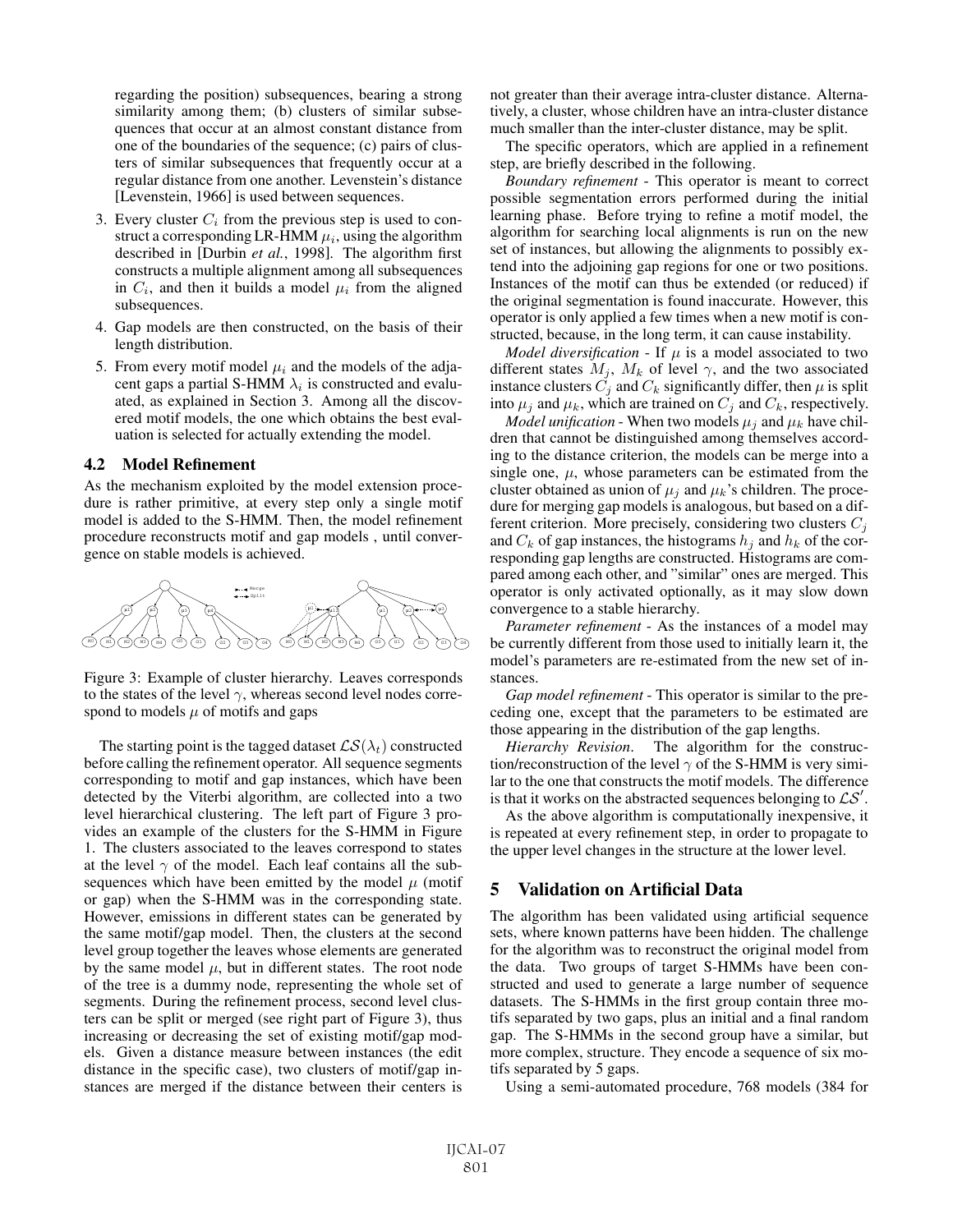each group) have been constructed; they differ in the nominal length of the motifs (5, 8, 11, 15 symbols), in the cardinality of the alphabet (4, 7, 14, 25 symbols) and in the probability distribution controlling transitions from state to state and symbol emission inside states. More specifically, four classes of normal distributions (N0, N1, N2, N3) of increasing variance have been considered. For every setting of the above parameters three different models have been generated. They differ one from another for a small perturbation in the center locations of the probability distributions. Finally, for every model, a learning set and a test set, each containing 100 sequences, have been generated.

The sequence length ranges from 800 to 1500. It is worth noticing that, considering the quite short motif length, the coding part is much smaller than the non coding part appearing in the gaps.



Figure 4: EDY's performances on the sequences generated by models in Group 2 (6 motifs). The plot reports the error  $Err = Err(\lambda_D)$  on the test set versus the motif length ML  $\in (5, 8, 11, 15).$ 

The perturbation effect on the sequences, due to the increase of the standard deviation in the probability distribution, has been evaluated as the average edit distance  $\delta_E$ between the motif instances occurring in a dataset and the maximum likelihood instance, computed from the generative model by the Viterbi algorithm. The following average values have been obtained for the four distributions:

| Class: NO    | - N1 | N <sub>2</sub>             | N <sup>3</sup> |
|--------------|------|----------------------------|----------------|
| $\delta_F$ : |      | $0.0$ $0.11$ $0.19$ $0.28$ |                |

Notice that also the gap length spread is strongly affected by the increase in the distribution spread, even if it is not accounted for in the measures reported above.

In order to evaluate EDY's accuracy, let  $\lambda_D$  be the model learned by the algorithm, and  $\lambda_T$  the target model, used to generate the data. Let moreover  $TS(\lambda_D)$  denote the test set TS tagged with  $\lambda_D$  and  $TS(\lambda_T)$  the one tagged with  $\lambda_T$ . The error  $Err(\lambda_D)$  of  $\lambda_D$  on TS is measured as the average edit distance between the motif instances in  $TS(\lambda_D)$  and the motifs instances in  $TS(\lambda_T)$ , divided by the length of the motif instances in  $TS(\lambda_T)$ .

The performances obtained by EDY on the two groups of

datasets are similar, even though the ones on the first group are slightly better. For the sake of brevity, only the errors on the second group (more difficult) are reported in Figures 4 and 5. As one may expect, EDY always finds an error-free model when motifs are not affected by noise (gaps are always filled with random noise).



Figure 5: EDY's performances on the sequences generated by models in Group 2 (6 motifs). The plot reports the error  $Err = Err(\lambda_D)$  on the test set versus the alphabet cardinality  $|A|$  ∈  $(5, 7, 14, 25)$ .

In presence of noise, it appear that  $Err(\lambda_D)$  increases when the alphabet cardinality and the motif length decrease, as well as when the standard deviation of the target model increases, as it is reasonable to expect. In fact, when the alphabet is small, it is more difficult to distinguish real motifs from apparent regularities due to randomness. For the same reason, short motifs are more difficult to detect. Then, the performance degradation is due, in general, to the failure of the algorithm, which searches for new motifs without finding the correct ones. However, it is surprising that the accuracy decreases again when motifs become longer than 11 symbols. A possible explanation is the following: when the average length of a motif instance increases in presence of noise, the number of alternative sequences, among which the correct instances of the motif are to be identified, increases, smoothing thus the similarity among strings and increasing confusion.

The decrease in the similarity between the target model and the discovered model, when the probability distributions have long tails, is also in agreement with what one expects. Nevertheless, it is interesting that the error rate remains comparable to the level of noise of the dataset. It is also worth noticing that the performances evaluated on the test sets and on the learning sets are almost identical, as their differences are not statistically significant.

Finally, the system always converged to a stable model in a number of steps ranging from 11 to 35. The computational complexity for solving a single problem of the second group corresponds to a cpu time ranging from 30 to 40 minutes on a Opteron.